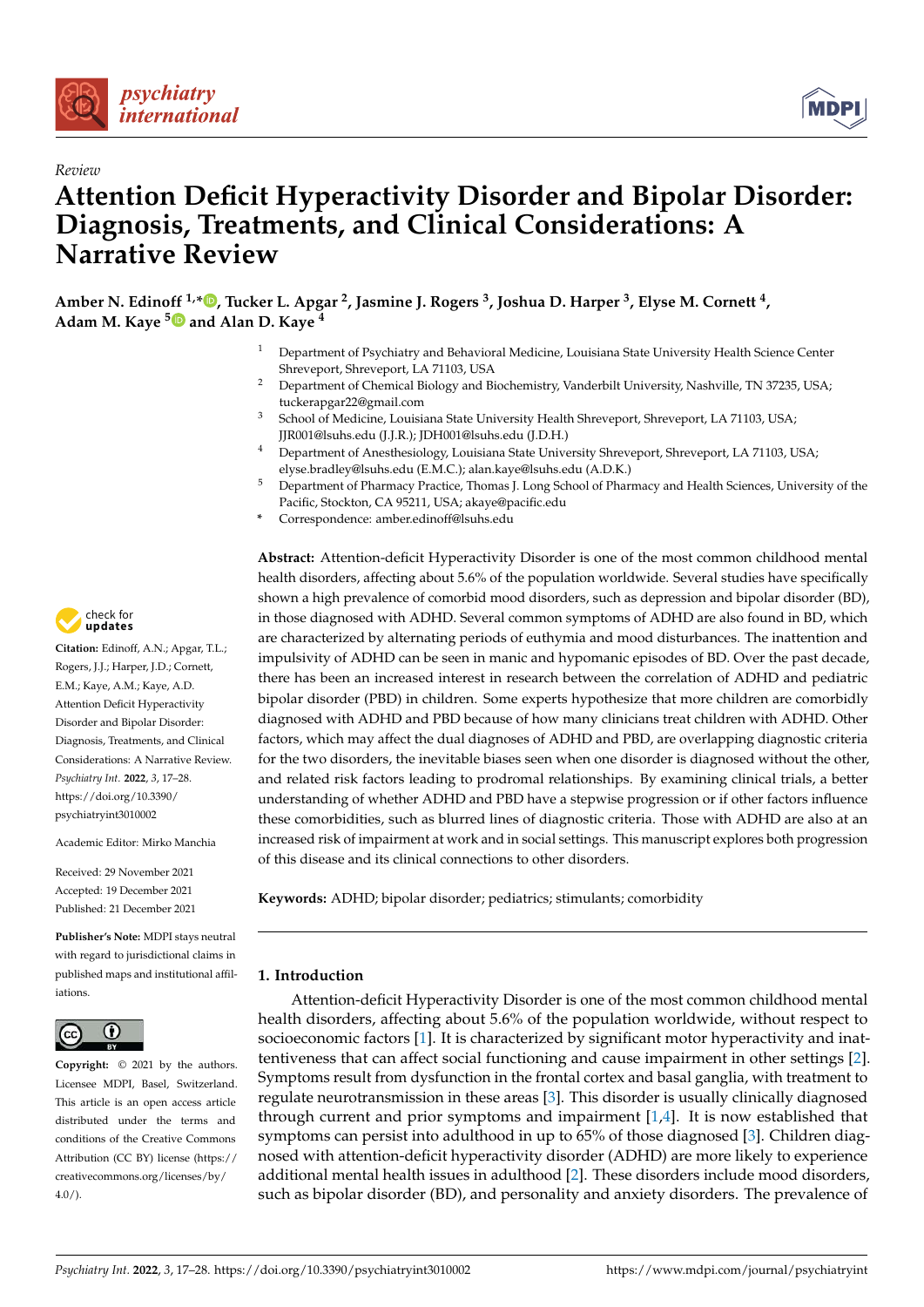adults seeking treatment for at least one additional disorder following an ADHD diagnosis can vary from 57 to 97% [\[2\]](#page-9-1).

Several studies have specifically shown a high prevalence of comorbid mood disorders, such as depression and BD, in those diagnosed with ADHD [\[1,](#page-9-0)[2\]](#page-9-1). In a survey conducted in the US, the National Comorbidity Survey-Replication found the prevalence of comorbid BD in patients diagnosed with ADHD to be 21.2% [\[2\]](#page-9-1). Several common symptoms of ADHD are also found in BD, which are characterized by alternating periods of euthymia and mood disturbances. The inattention and impulsivity of ADHD can be seen in BD's manic and hypomanic episodes [\[2\]](#page-9-1). Patients with BD can also present from resulting cognitive dysfunction during the premorbid phase into the early course of the disease. Cognitive dysfunction usually results in impairments in learning, memory, and executive function. Comorbid ADHD and treatment with stimulants have been associated with an earlier onset of BD in those with past exposure to stimulants [\[2\]](#page-9-1). These comorbid conditions can also complicate the progression and treatment of BD [\[5\]](#page-9-4).

ADHD and BD are both highly heritable and impairing conditions that have been shown to have several similarities and similar links  $[4,5]$  $[4,5]$ . The effectiveness of pharmacologic treatment strategies has been proven to be very effective. However, the long-term effectiveness and consequences of the medications are not yet well understood  $[1,4]$  $[1,4]$ . One of the major areas of future research on ADHD will be to study the long-term effects, both positive and negative, of the treatment of this disorder [\[3\]](#page-9-2). Moreover, the relationship between ADHD and BD and the progression of each condition has been an area of study. There have been longitudinal studies to assess the development of hypomanic episodes in children with ADHD [\[2](#page-9-1)[,5\]](#page-9-4). The aim of this manuscript is to discusses the relationship and clinical connections between the two disorders, including the medication induced mania hypothesis, clinical overlap, and genetic disposition in a narrative review format. It also explores effects of treatment on progression of both ADHD and BD.

#### **2. Attention Deficit Hyperactivity Disorder Overview**

ADHD exhibits a complex etiology integrating genetic and environmental factors for studied cases [\[6–](#page-9-5)[9\]](#page-9-6). Further updates in the research literature have advanced our understanding of the disorder [\[10\]](#page-9-7). Existing family and twin studies support genetics as an important factor in the onset of ADHD [\[11\]](#page-9-8). Specifically, twin studies have concluded that the heritability of ADHD is estimated to be  $60-90\%$  [\[11–](#page-9-8)[14\]](#page-9-9). However, when evaluated based on isolated genes and risk variants, ADHD demonstrates a poor correlation to any specific gene [\[15](#page-9-10)[,16\]](#page-9-11).

ADHD typically has had an onset at a young age. In 2013, the DSM V updated the age limit for the onset of qualifying symptoms for ADHD from age 6 to age 12 to prevent the misdiagnosis of normal inattention symptoms in the pediatric population [\[17\]](#page-9-12). For diagnosis, adolescents (17 years or older) can display less hyperactive or inattentive symptoms (at least five). Increasingly, it has become accepted that ADHD can exhibit a late manifestation or maintain symptoms throughout adulthood [\[18](#page-9-13)[–21\]](#page-9-14). As a baseline for diagnosis, ADHD must also be present in at least two settings where symptoms present in various environments like the home and school.

#### *2.1. Pathophysiology*

ADHD presents a variety of cognitive and functional deficits which originate from abnormalities in the brain [\[22\]](#page-9-15). The two most common theories surrounding the mechanisms of ADHD involve a top-down and bottom-up model. Top-down models emphasize cognitive control and executive functioning. Specifically, abnormal executive function manifesting as impaired response inhibition has been used to explain the cognitive symptoms of ADHD [\[23](#page-9-16)[–26\]](#page-9-17). In contrast, bottom-up models emphasize motivational, incentive, or reward responses.

The use of brain imaging has helped researchers elucidate the mechanisms behind ADHD [\[27,](#page-9-18)[28\]](#page-9-19). Specifically, structural imaging studies using MRI have determined abnor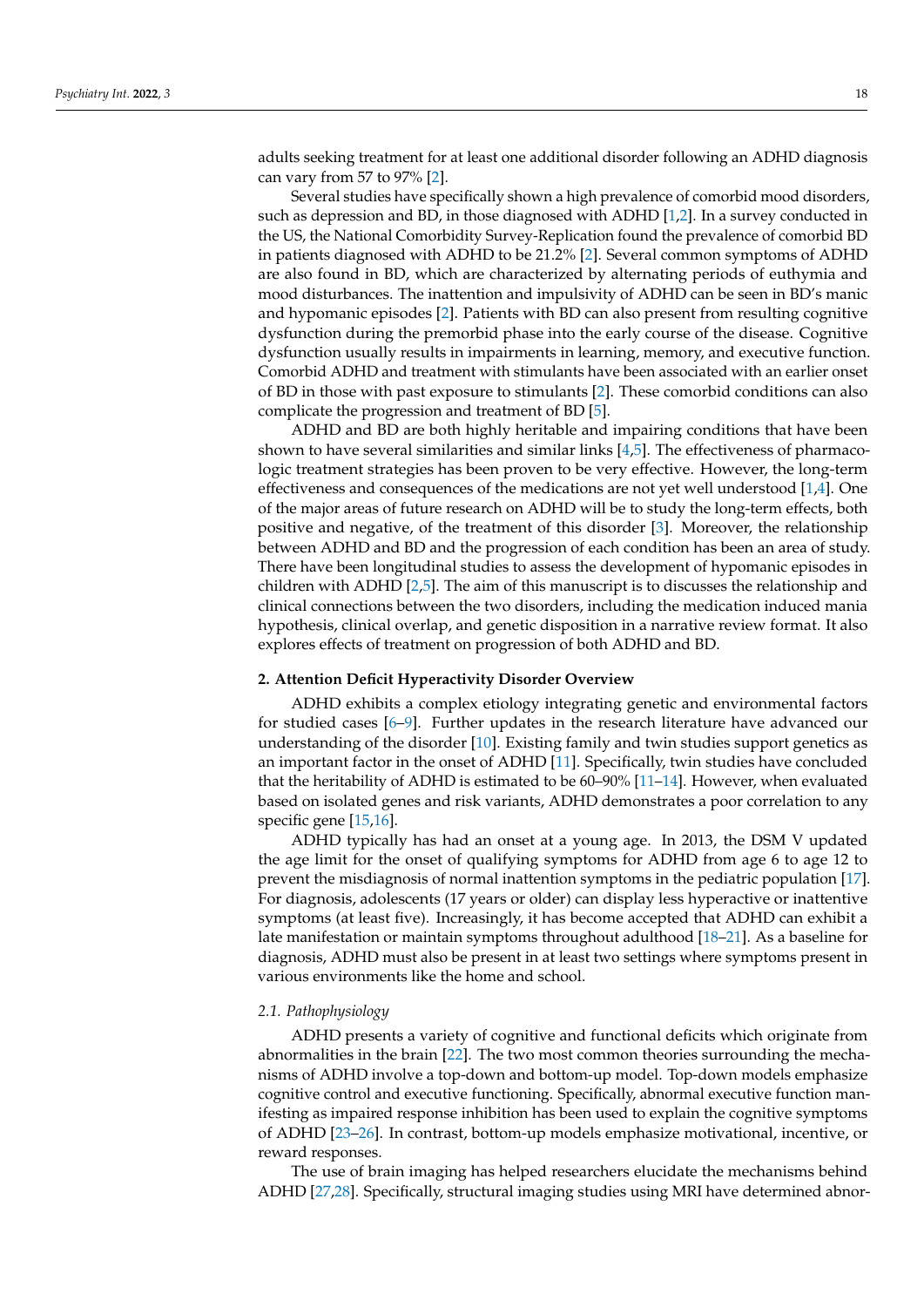mal symptoms arising from a smaller size of the cerebrum, cerebellum, anterior cingulate cortex, and dorsolateral prefrontal cortex. Imaging studies also support theories about brain developmental patterns, as studies evaluating cortical thickness reported a delay in growth among ADHD patients [\[29](#page-9-20)[,30\]](#page-9-21). An imaging study using MRI found widespread changes in the maturation of white matter fiber bundles and gray matter density in the brain which lead to structural shape changes in the middle and superior temporal gyrus, and frontobasal portions of both frontal lobes [\[31\]](#page-10-0). On the circuitry level, dysfunctions in the super longitudinal fasciculus and cortico-limbic areas are found in those with ADHD [\[31\]](#page-10-0). These morphological findings predicted an ADHD diagnosis correctly in up to 83% of the cases in this imaging study [\[31\]](#page-10-0). Furthermore, imaging for ADHD has also supported top-down and bottom-up theories by visualizing the structural environment of the brain [\[32\]](#page-10-1).

#### *2.2. Epidemiology*

Previous studies have estimated that ADHD affects approximately 2–7% of the global population [\[33](#page-10-2)[–36\]](#page-10-3). Subsequently, the prevalence of ADHD in adults (between 19 and 45 years) has been estimated at 2.5% [\[37\]](#page-10-4) where 40–60% exhibit partial remission of symptoms [\[38\]](#page-10-5). The most comprehensive meta-analysis, which was conducted by Polanczyk and colleagues, estimated a prevalence of 5.29% based upon 153 evaluated studies [\[34\]](#page-10-6). Variability in prevalence values reflected differences in diagnostic criteria, information sources, and functional impairment requirements [\[33,](#page-10-2)[38](#page-10-5)[,39\]](#page-10-7). Additionally, point prevalence did not change from 1985 to 2012 or between geographical regions across the globe [\[34](#page-10-6)[,39\]](#page-10-7).

## **3. Treatment**

Pharmacologic treatments for ADHD can be divided into non-stimulants and stimulants. Stimulants, including amphetamine and methylphenidate-based medications, are considered first-line in treating ADHD in children and adults [\[40\]](#page-10-8). These stimulants boost arousal in the prefrontal cortex by increasing norepinephrine and dopamine concentrations in the brain [\[41\]](#page-10-9). Increasing synaptic dopamine and catecholamine are main mechanisms of action of both methylphenidate and amphetamine. However, there are specific differences that affect how they alter concentrations [\[40\]](#page-10-8). The stimulant methylphenidate exerts its effects by inhibiting the dopamine transporters (DAT) and norepinephrine transporters (NET). It increases dopaminergic neurotransmission by inhibiting presynaptic DAT and, as a result, reuptake at the synapse  $[40,41]$  $[40,41]$ .

Studies have demonstrated that methylphenidate directly interacts with adrenergic receptors to stimulate excitability in the cortex via activation of a2 adrenergic receptors [\[40\]](#page-10-8). Methylphenidate also exerts agonistic activity at the 5-HT1a receptor [\[40\]](#page-10-8). This results in the elevation of extracellular dopamine and norepinephrine levels, and as a result, increased binding to their respective receptors [\[40\]](#page-10-8).

Another stimulant used in treating ADHD is an amphetamine salt, whose primary mechanism of action is to increase catecholamine release  $[40]$ . It acts as a competitive inhibitor of DAT and as a pseudo-substrate at norepinephrine binding sites. It acts to increase dopamine release by inhibiting the VMAT-2, or vesicular monoamine transporter 2, and it also inhibits monoamine oxidase activity to decrease the cytosolic breakdown monoamines [\[41\]](#page-10-9). Both methylphenidate and amphetamine increase dopamine release, which increases responsiveness to external stimuli [\[40](#page-10-8)[,41\]](#page-10-9). These stimulants have *d* and *l* isomers, with the *d* isomer being more potent than its *l* counterpart. Specifically, the *d* isomer is more potent at the norepinephrine transporter and dopamine transporter binding sites b [\[41\]](#page-10-9).

Non-stimulant medication treatment includes atomoxetine and bupropion. Although the mechanism is not completely clear, atomoxetine is thought to selectivity inhibit norepinephrine uptake and preferentially binds to areas of known high distribution of noradrenergic neurons [\[42\]](#page-10-10). Bupropion is an anti-depressant that has a variety of uses, including depression, anxiety, ADHD, and smoking cessation. Its mechanism of action likely involves the reuptake inhibition of the catecholamines, dopamine, and noradrenaline [\[43\]](#page-10-11). This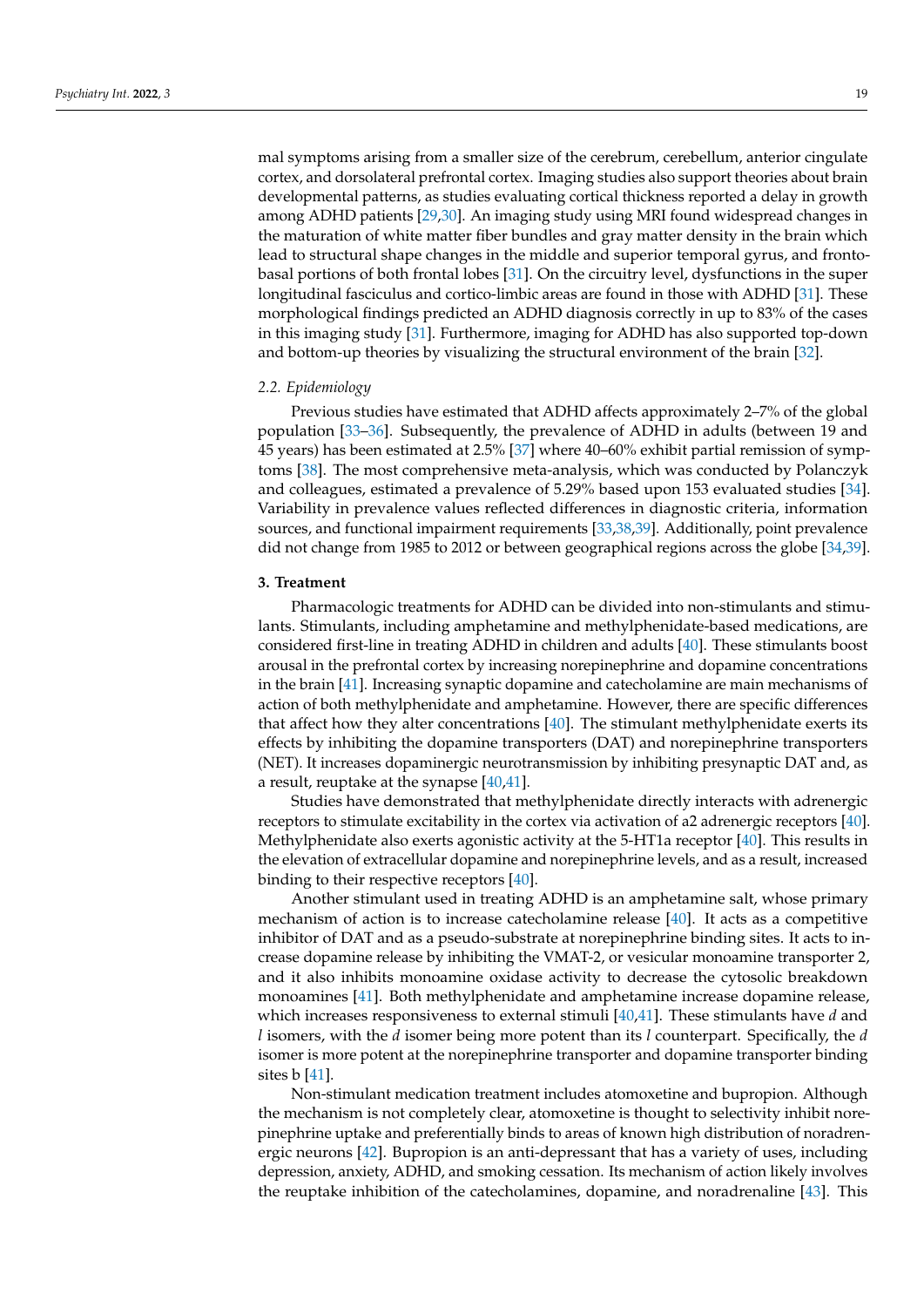mechanism is like the one for psychostimulants, but bupropion is not a controlled substance. Clonidine is another choice, which is an alpha 2 adrenergic receptor agonist. Clonidine is good for impulsivity and hyperactivity but not useful for symptoms of inattention [\[44\]](#page-10-12). Guanfacine is a direct alpha 2α subtype agonist within the central nervous system leading to reduced peripheral sympathetic outflow and strengthening of regulation of both attention and behavior within the prefrontal cortex through modulation at norepinephrine receptors [\[44\]](#page-10-12). Its actions are found in the locus coeruleus and can result in improved attention [\[44\]](#page-10-12). Clonidine and Guanfacine are considered second or third-line treatments after the use of stimulants has failed [\[45\]](#page-10-13).

## **4. Attention Deficit Hyperactivity Disorder and Bipolar Disorder**

There is an overlap in terms of symptoms when looking at ADHD and BD. These two disorders often co-occur, and they are associated with worse outcomes [\[46\]](#page-10-14). There is evidence that children with ADHD have a higher risk of being diagnosed with BD later in life [\[47\]](#page-10-15). There have been attempts to develop neuropsychological testing that can better identify those with both disorders. However, research has shown that these tests have limited power to differentiate between BD adults with and without childhood ADHD [\[46\]](#page-10-14).

Symptoms of both ADHD and BD can have overlap which will be further explored in the next section. Mania is associated with bipolar disorder and is highlighted with increased energy and disorganized thinking with the inability to plan which can be seen in the increased goal-related activity. These are things that are also seen in ADHD. Other mood disorders such as depression and anxiety can have decreased concentration, which can also be seen in ADHD. So, at times, it can be hard to separate what diagnosis is correct because of the overlapping symptoms.

Treatment is a question that has been looked at in the research as the overlapping symptoms that cause issues and distress to the patient may be worsened by traditional ADHD treatment of stimulants. There is concern that the use of stimulants may worsen mania and psychosis and further debilitate the patient [\[47\]](#page-10-15). A study performed by Galanter et al. suggests that youth treated with stimulants did not have an increase in mania or psychotic symptoms [\[48\]](#page-10-16). Furthermore, children in the first month of treatment who had ADHD symptoms and manic symptoms had a more robust response to stimulant treatment. However, the studies in adults are less promising. In a review of three cases, the use of stimulants increased psychosis in patients [\[49\]](#page-10-17). The authors concluded that patients need to be monitored for adverse responses to treatment. In the next section, the review will look at the clinical studies regarding the overlap of ADHD and BD.

## *Genome Wide Association Studies*

There have been studies that have looked at genetic loci as conferring genetic risk for both bipolar disorder and ADHD. Demonitis et al. performed a genome-wide association study (GWAS) on 20,183 individuals with ADHD and 35,191 controls [\[50\]](#page-10-18). The study found around 2932 genes that showed significant association with ADHD [\[50\]](#page-10-18). They found that there was also a genetic correlation with both schizophrenia and bipolar disorder, however, this was not significant.

Another GWAS was performed by Mullins et al. looked at genes that could be associated with the increased risk of developing BD [\[51\]](#page-10-19). They performed a GWAS of 41,917 BD cases and 371,549 controls of European ancestry. Their study found 64 associated genomic loci in their study population. These risk alleles were genes in the synaptic signaling pathways and brain-expressed genes, which had high specificity of expression in neurons of the prefrontal cortex and hippocampus [\[51\]](#page-10-19). These are also areas that are implicated to be dysfunctional in ADHD; however, the authors made no connections to ADHD in their study so only references can be drawn.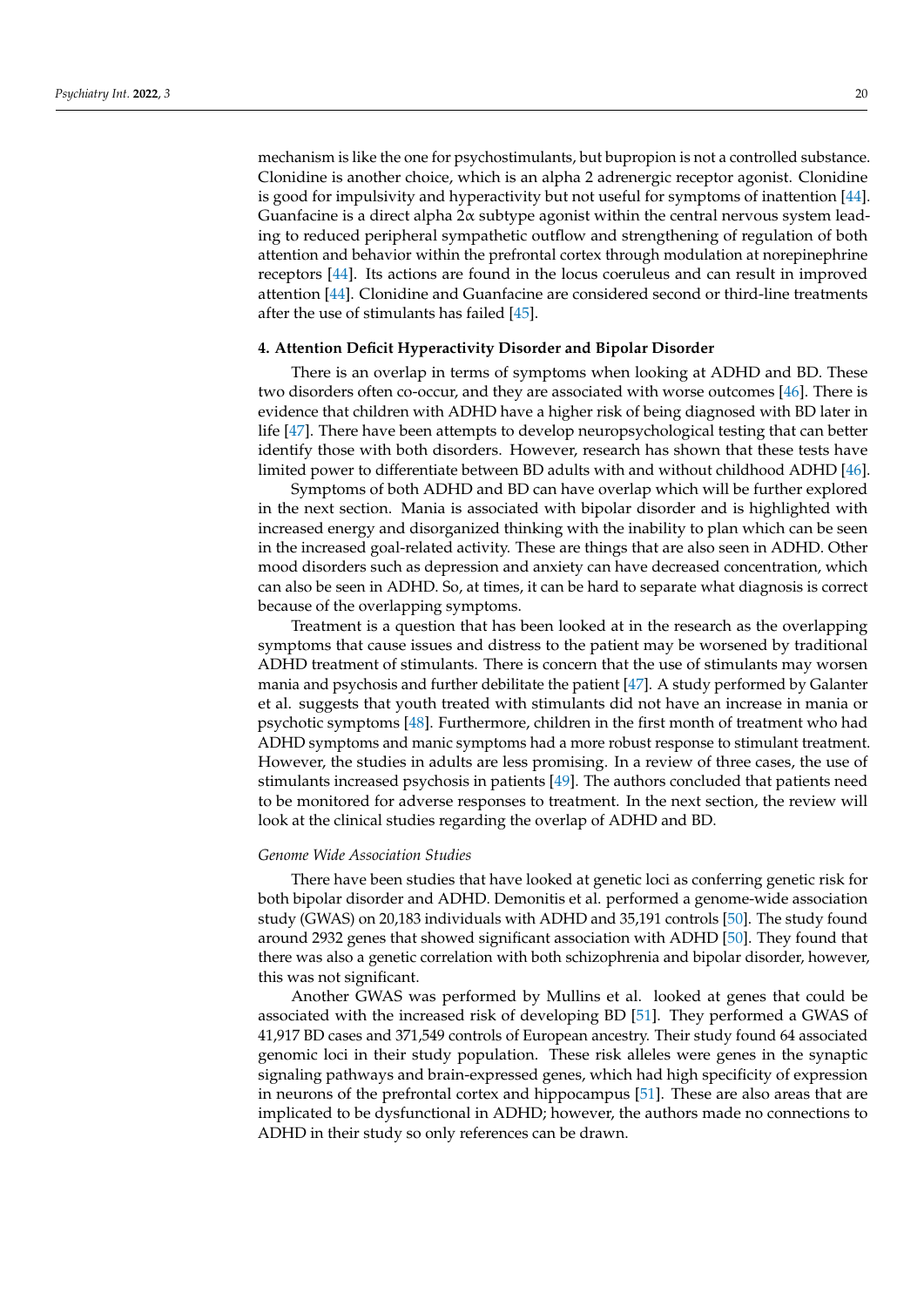## **5. Methods**

Studies regarding the clinical overlap, medication-induced mania theory of BD, and co-occurrence of ADHD and BD were searched on PubMed only. Access to other scholarly search engines was not performed as access was lacking to them by the institution. Only articles written in English were included. Search terms of articles included ADHD and Bipolar Disorder, along with the terms overlap, co-occurrence, and genetics. Articles must have been published within the past 20 years for them to be included in this narrative review. There were no articles that were systematically excluded as this was a narrative review.

#### **6. Clinical Studies**

Over the past decade, there has been an increased interest in research between the correlation of ADHD and pediatric bipolar disorder (PBD) in children. Clinical trials have been performed and reviewed with multiple hypotheses in mind to attempt to determine if there is a valid association between the two, and if one of the disorders precedes in diagnosis. Some hypothesize that more children are comorbidly diagnosed with ADHD and PBD because of how many clinicians treat children with ADHD. Other factors that may affect the dual diagnoses of ADHD and PBD are overlapping diagnostic criteria for the two disorders, the inevitable biases seen when one disorder is diagnosed without the other, and related risk factors leading to prodromal relationships. By examining clinical trials, a better understanding as to whether ADHD and PBD have a stepwise progression or if other factors influence these comorbidities, such as blurred lines of diagnostic criteria. On the one hand, if the information gathered shows a relationship between these two diagnoses, it will be helpful because precautions can be enacted to prevent the progression from ADHD to BD or vice versa. On the other hand, if the comorbidity of the two disorders is occurring because of a bias or blurred diagnostic criteria, then a necessary change can be made to prevent unnecessary and inaccurate comorbid diagnoses in the pediatric population.

This diagnosis often is accompanied by alternative diagnoses as the child ages. According to a study conducted on a Medicaid population of 22,797 children diagnosed with ADHD in South Carolina, 40.1% were concurrently diagnosed with conduct disorder (CD)/oppositional defiant disorder (ODD), 15% were diagnosed with anxiety disorder, 5.7% were diagnosed with substance use disorder, and 7.8% were diagnosed with BD [\[52\]](#page-10-20). Other studies have found the comorbid incidence of PBD and ADHD to fall in the range of 8% to 16.5% [\[53](#page-10-21)[,54\]](#page-10-22). The varying percentages of comorbidity is a statistic that should be investigated because the prevalence is above the rates of chance alone. There are currently few explanations for the disparity, such as the size of the population being sampled, surveillance bias, and the cohorts in certain studies from specialized clinics, potentially leading to a form of Berkson's bias. A more precise incidence of comorbid diagnoses would allow for a better understanding of the two disorders' effects on one another in our pediatric population. A better understanding of the correlation between these two disorders is important because it could save lives since a diagnosis of PBD comes with an increase in morbidity and mortality.

#### *6.1. False Correlation Hypotheses*

Bias can creep its way into research in many different forms and often has the chance to skew scientists' perspectives of various observations. One form of bias that could be presenting a false correlation between ADHD and PBD is surveillance bias. When children are labeled with a diagnosis of ADHD, they are placed in a category of children that are assessed with a bias by examining them for signs and symptoms of other diagnoses. Clinical trials have shown that those diagnosed with ADHD tend to be assigned additional diagnoses later in their life. One of the major comorbidities diagnosed included CD/ODD. With these diagnoses, one would expect to see these patients more often in a clinical setting due to the disruptions in the home and at school that often occur with these disorders. The behaviors of these categorized children can mimic symptoms of PBD, and the repeated visits to see a physician can lead to more of these children being diagnosed with PBD. This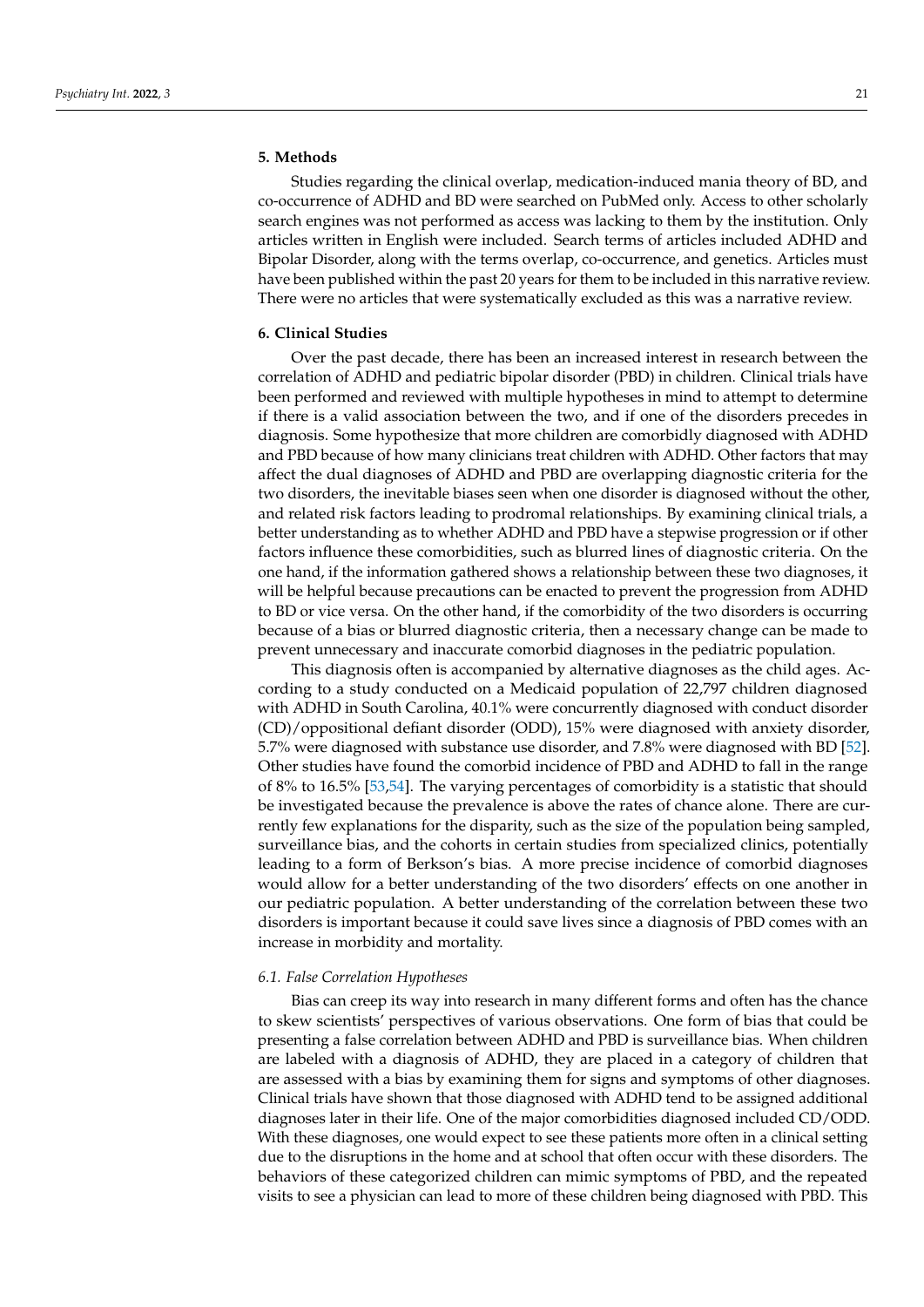surveillance bias has the potential to skew the number of patients accurately diagnosed with PBD and can lead to greater symptom severity, greater functional impairment, and further comorbid diagnoses [\[54\]](#page-10-22).

## *6.2. Overlapping Criteria*

Besides bias playing a part in the misdiagnosis of PBD, the criteria required for a diagnosis of ADHD or PBD could be an issue of concern. The DSM-5 is continuously under revision, and recently there have been changes to certain aspects of diagnostic criteria for ADHD and BD. When studying these diagnostic criteria between these two disorders, we find there is considerable overlap. Patients with ADHD frequently have a vast amount of energy, causing impairment in their performance at school and in the home. With increased overall energy, children with ADHD can also commonly have psychomotor impairment, restlessness, forgetfulness, fidgeting, distractibility, and impulsivity. All of these symptoms in a child with ADHD tend to look very similar and may be mistaken as a manic episode [\[55\]](#page-10-23). Figure [1](#page-5-0) below shows a Venn diagram of the overlapping and unique symptoms seen in patients with ADHD and BD, respectively. Related to similar diagnostic criteria between these diagnoses, once ADHD is diagnosed in a child, they immediately meet multiple criteria required to be diagnosed with BD. The same can also be said for patients that are diagnosed with BD first. Suppose the DSM-5 were to be revised to differentiate the criteria of these two disorders a little further. In that case, it could decrease the burden of false diagnoses and morbidity/mortality that accompanies BD.

<span id="page-5-0"></span>

**Figure 1.** Diagnostic criteria of attention deficit hyperactivity disorder versus bipolar disorder. **Figure 1.** Diagnostic criteria of attention deficit hyperactivity disorder versus bipolar disorder.

## *6.3. Correlation of Risk Factors 6.3. Correlation of Risk Factors*

Before children are diagnosed with ADHD or BD, a thorough exam of the patient's Before children are diagnosed with ADHD or BD, a thorough exam of the patient's background must be completed. Aside from the symptoms required for diagnoses men-background must be completed. Aside from the symptoms required for diagnoses mentioned previously, other aspects of these patients' lives that are important to consider are tioned previously, other aspects of these patients' lives that are important to consider are family history of mental health problems, a good understanding of home life, and past abuse or trauma. In both ADHD and BD patients, genetics is one of the most important abuse or trauma. In both ADHD and BD patients, genetics is one of the most important risk factors in determining the probability of future diagnosis with either disorder men-risk factors in determining the probability of future diagnosis with either disorder mentioned. A study on a cohort of children that had no previous diagnosis of ADHD found a significant relationship between the likelihood of being diagnosed with ADHD and parental mental health problems [\[56\]](#page-11-0). Another study analyzing probands diagnosed with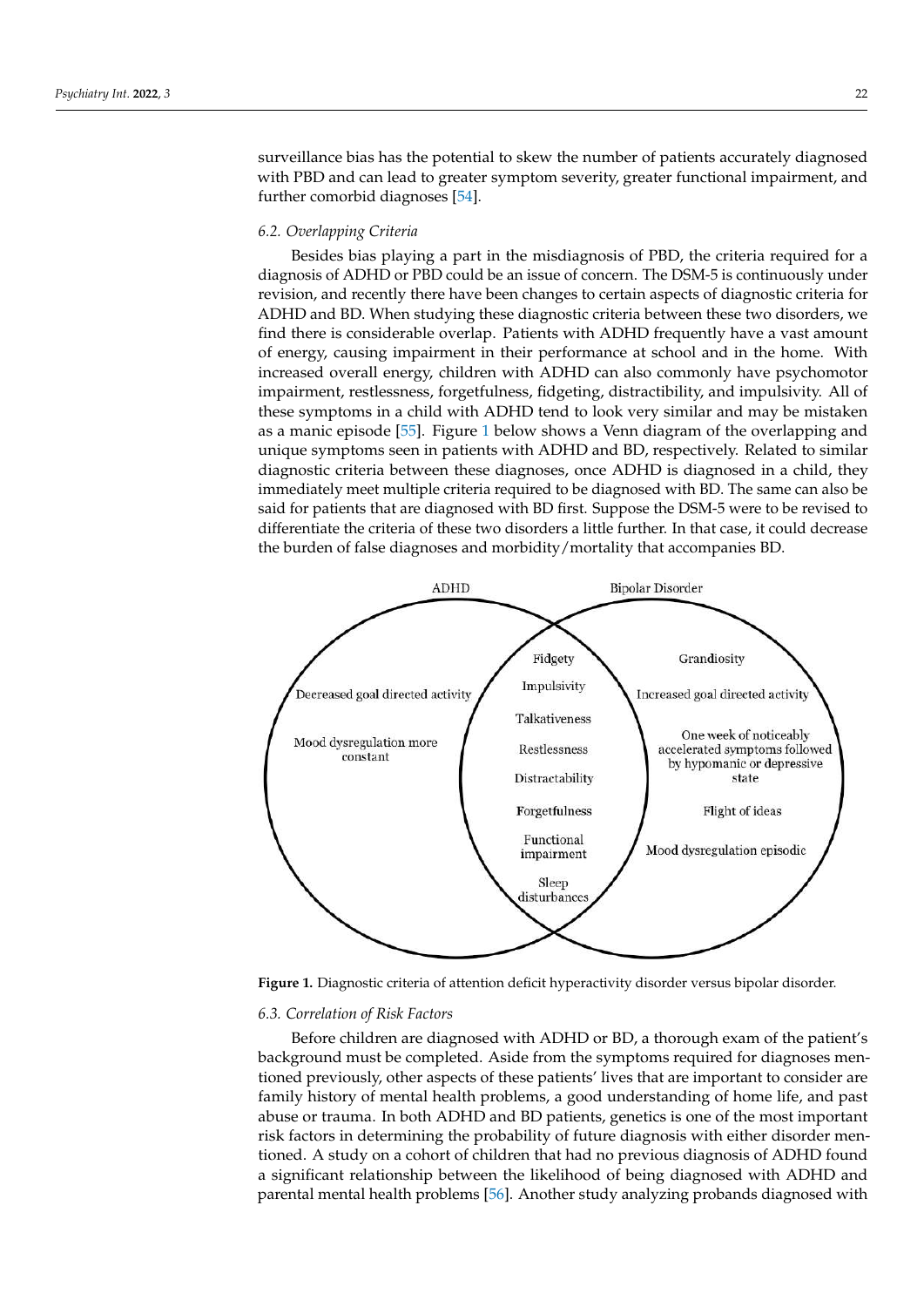BD discovered that the following generations' odds ratio of being diagnosed with BD was equal to seven [\[57\]](#page-11-1). These studies have found that certain genes are associated with ADHD and BD, but these studies did not separate the genetic aspect from being raised in the home by an adult dealing with a mental health problem.

Further research should be performed to eliminate potential confounding bias by separating the genetics aspect from the upbringing aspect since they are both major risk factors. For both ADHD and BD, community involvement, family climate, and self-efficacy are strong protective factors in preventing a mental health problem [\[56\]](#page-11-0). Similar to how the diagnostic criteria of these two disorders are similar, so are the risk factors and protective factors. The blurred lines of diagnostic criteria can lead to more false-positive diagnoses of BD and ADHD. Still, the risk factors could be a possible explanation for these two disorders coinciding with one another.

#### *6.4. Medication-Induced Mania Theory*

When ADHD is diagnosed in the United States, there are a couple of options for treatment, as previously mentioned. With mainstay therapy in the US being stimulants, some speculate that the overuse of stimulants could induce manic symptoms in the pediatric population. When these patients are treated with an anti-depressant, without a thorough examination to rule out BD, treatment-induced mania or hypomania is possible. A study examining the frequency of PBD diagnoses in the United States compared to the Netherlands gives good insight into such a correlation. When comparing these two countries, there are stark differences in the number of patients given stimulants and anti-depressants as treatments for ADHD and depression, respectively [\[58\]](#page-11-2). The research went on to show no significance of the stimulant treatment for ADHD and induction of BD but did, however, point out that one of the first signs of BD disorder in pediatric patients was depression. Therefore, the increase in PBD patients in the United States compared to the Netherlands could be attributed to anti-depressants.

A study conducted on a large cohort of pediatric patients from Taiwan examined the usage of methylphenidate and atomoxetine in those diagnosed with ADHD. Groups were separated into short-term treatment, long-term treatment, and no treatment and then followed up to see if any manic episodes or symptoms had developed. Their research showed that the odds of being diagnosed with BD while on long-term therapy of methylphenidates were decreased. The odds of being diagnosed with BD while on shortterm methylphenidate treatment were not significant compared to the ADHD group that was not receiving treatment. When it came to atomoxetine, the odds of being diagnosed with BD for long-term and short-term treatment patients were not connected [\[59\]](#page-11-3). One significant aspect discovered during this study was when compared to the control group of pediatric patients, those diagnosed with ADHD were seven times more likely to be diagnosed with BD at some point in their lives. This study shows some good data on the short-term effects of stimulants and the odds of being diagnosed with BD. When it comes to long-term odds of showing BD symptoms, it was capped at 12 years. This inevitably could cause researchers to miss some emergent cases of BD.

Another study performed examined BD patients that were taking methylphenidates with and without mood stabilizers. With the high percentage of BD patients also having comorbid ADHD, it is important to see if methylphenidates treating the ADHD symptoms also affects these patients' BD eliciting more manic episodes. This study showed that the risk of developing mania while using methylphenidate as a monotherapy elevated the number of incidences, but it was not statistically significant. There was no increase in the risk of treatment-induced mania when the patients took methylphenidates while concomitantly taking a mood stabilizer [\[60\]](#page-11-4).

Stanford University School of Medicine conducted a study of anti-depressants usage in our pediatric population with depression and stimulants in pediatric ADHD patients. This research was performed with interest in these treatments and their chances of inducing mania. The research concluded, based on multiple sources, that stimulants did not increase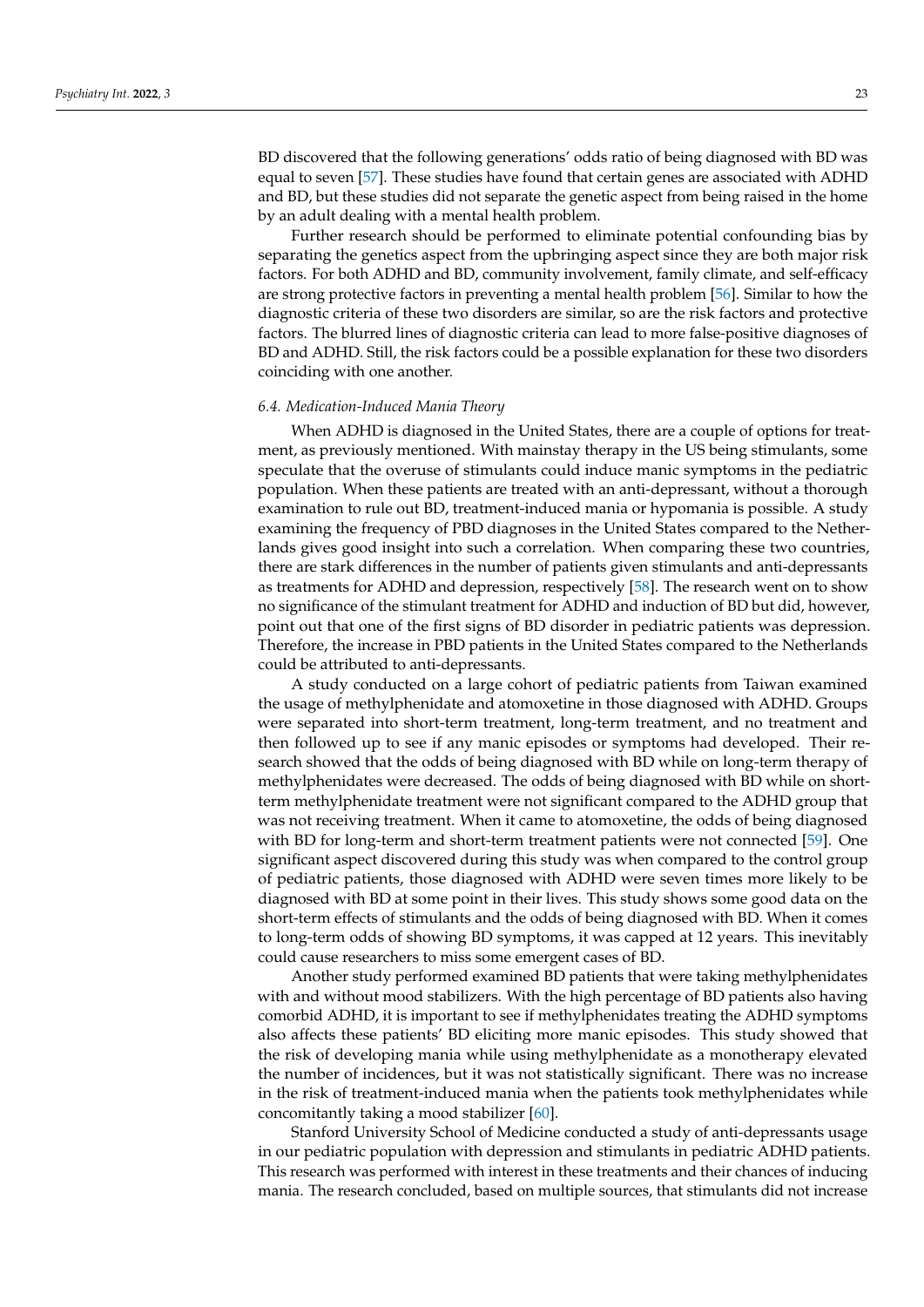treatment-induced mania and may even be protective against manic episodes. More manic episodes were seen when SSRIs were used as a monotherapy for BD with depression. SSRIs and mood stabilizers, when used together, work well to treat pediatric patients with BD with depressive symptoms. This study also showed that if stimulants become problematic during treatment or ineffective, atomoxetine can be used and is relatively safe [\[60\]](#page-11-4). See Table [1](#page-7-0) below for a summary of studies mentioned on treatment-induced mania.

**Study Conclusion Objective and Population Method Results** Jerrell et al. [\[2\]](#page-9-1) 2014 ADHD and BP co-occurrence has increased. Further investigation of risk due to comorbid conditions and pharmacotherapies is examined as cause. Retrospective cohort of 22,797 inpatient and outpatient children age 17 and under with prior ADHD diagnosis. Modification diagnoses and medication prescriptions studied. The adjusted odds ratio (aOR) for a child with ADHD developing BD were significant for  $CD/ODD$  (aOR = 4.01) anxiety disorder (2.39), substance use disorder (1.88), methylphenidate or atomoxetine (1.01), fluoxetine  $(2.00)$ , sertraline (2.29) bupropion (2.22), trazodone (2.15), venlafaxine (2.37). A diagnosis of BD was more likely in individuals with cluttering specific patterns of comorbid psychiatric disorders and more likely with medications for the treatment of depression. Wang et al. [\[9\]](#page-9-6) 2015 Determine if the pharmacotherapy for ADHD influences the risk of developing BD. Cohort of 144,920 newly diagnosed Taiwanese ADHD patients between 1999 and 2011. Cohort separated into non-users, short-term users, and long-term users of methylphenidates or atomoxetine. The ADHD group showed a significantly increased risk of developing BD than the control group (2.1% vs. 0.4%, respectively). Long-term users of methylphenidate were less likely to develop BD  $(aOR = 0.72)$ . All other relationships were found to be insignificant. Long-term use of methylphenidates was protective, while short-term use was not connected to increased risk of BD. Long-term and short-term use of atomoxetine was not connected to an increased risk of developing BD. Vicktorin et al. [\[10\]](#page-9-7) 2017 Risk of treatment-emergent mania associated with methylphenidates as monotherapy and concomitantly with mood stabilizers in BD patients. Cohort of 2307 Swedish adults with BD initiated therapy with methylphenidates between 2006 and 2014. Separated into a methylphenidate monotherapy group and methylphenidate plus mood stabilizer group. Within 3 months on monotherapy, manic episodes increased. Patients taking mood stabilizers had a lower risk of mania after starting stimulants. Careful assessment should be conducted to rule out BD before initiating monotherapy with psychostimulants. **Study Conclusion Objective and Population Method Results** Goldsmith et al. [\[11\]](#page-9-8) 2011 Examine whether exposure to psychostimulants or antidepressants precipitates or exacerbates manic symptoms or decreases the age at onset of mania in pediatric populations. Literature review Risk for mania in ADHD treated with stimulants was relatively low. Children with depression and/or anxiety had a low risk  $\left(\langle 2\% \rangle \text{ of }\right)$ antidepressant-induced mania (AIM). The risk of general activation after SSRI treatment was greater (2–10%). However, AIM was seen to be even higher with children treated in specialized clinics. For BD and ADHD patients, effective mood stabilization is important before adding a stimulant. There was no clear evidence that stimulants or SSRIs accelerate the natural course of BD development. Prescribers should proceed cautiously when using these agents in youth already at risk for developing BD.

<span id="page-7-0"></span>**Table 1.** Clinical trials examining the use of medications for ADHD and their likelihood of inducing manic-like behavior in the pediatric population.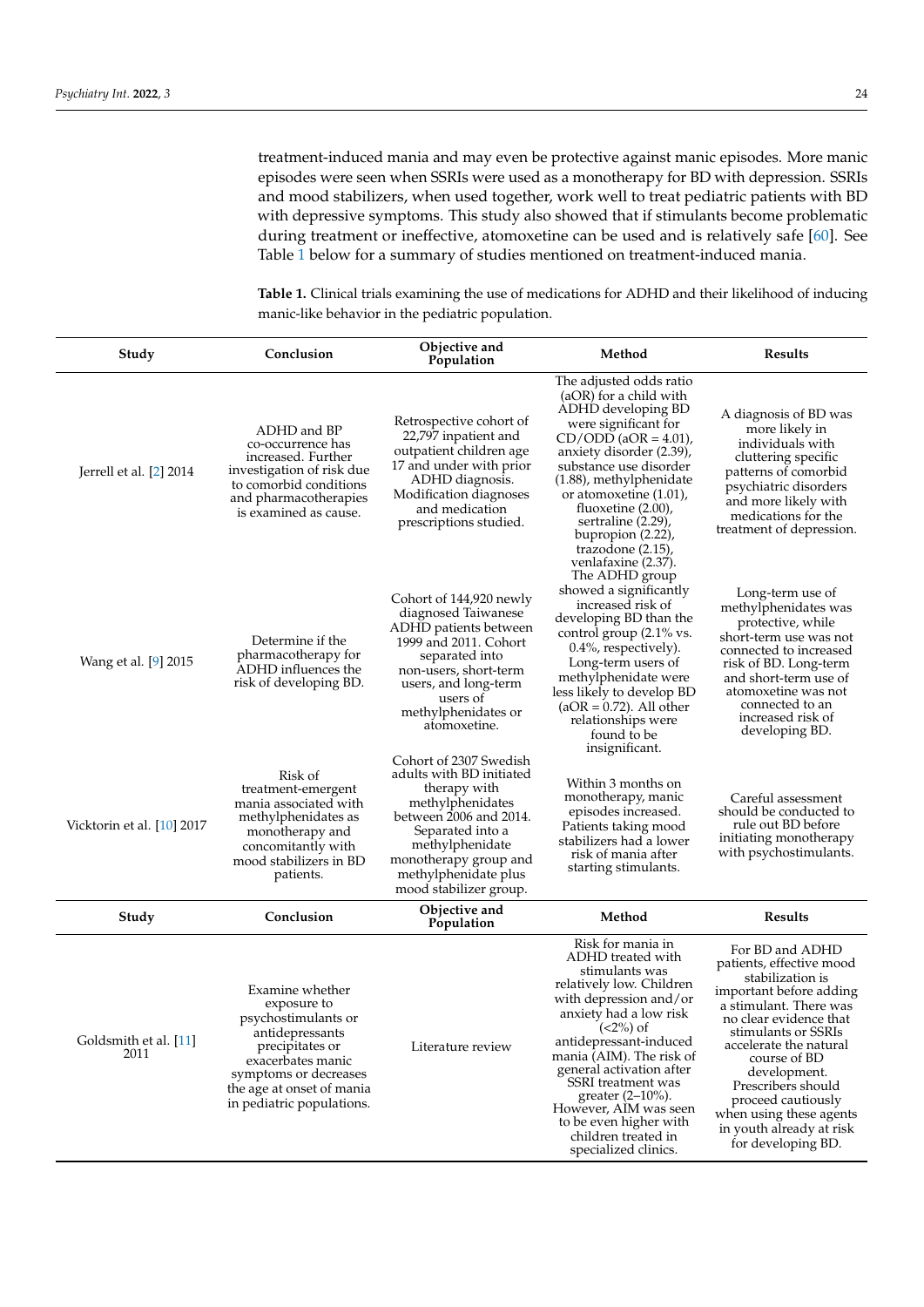There is an increased incidence of depression, ADHD, BD, and other serious disorders across the board in our pediatric patient population. With the literature currently published in journals, there does not seem to be an association between ADHD and medicationinduced BD. There are overlapping criteria between the two, and it would be advantageous to further differentiate the criteria of these two disorders. More research should be conducted on depression and its correlation with ADHD and PBD. It is known that patients with ADHD have an increased likelihood of having depressive symptoms. These patients have a high chance of being prescribed an SSRI in the United States to treat the depressive symptoms, but if these patients are not screened for BD, it could increase manic episodes and overall diagnoses of BD.

## **7. Limitations of the Manuscript**

Limitations of this manuscript include the fact that this is a narrative review. The evidence is reported in a narrative format and the quality of the evidence was not weighed for inclusion or exclusion. The reason for this, with the information gathered being presented in this way, it that it enables the reader to draw conclusions for themselves. Another limitation is that none of the studies conducted above were performed by the authors.

## **8. Conclusions**

ADHD is a common mental health disorder that is complex. Symptoms and variation among patients are most likely due to the variation of pathophysiology in the prefrontal cortex. There have been previous links of genetic and environmental factors associated with ADHD. Its progression in those diagnosed is often complicated by comorbid disorders, including substance use disorders, mood disorders, and personality disorders. Those with ADHD are also at an increased risk of impairment at work and in social settings. This manuscript attempts to explore both progression of this disease and its clinical connections to other disorders.

The clinical connections and links between ADHD and BD have recently been investigated and studied through clinical trials. There are currently hypotheses that center around the potential association between comorbid disorders in children. Those diagnosed with ADHD are at increased risk of comorbid mood disorders, such as BD. These disorders also share several symptoms that may make distinguishing the disorders difficult. According to some clinical trials, this link may be partly related to how we treat and manage these disorders. The management has classically involved both pharmacotherapy and psychosocial therapy, with stimulants being the first line of treatment. Specifically, the use and side effects of stimulants have been studied in those diagnosed with ADHD, along with the relationship between SSRI use in ADHD for managing depressive symptoms and the risk of subsequent mania.

In conclusion, there are currently several established links between ADHD and other conditions, such as BD. These links seem to be due, at least in part, to the side effects of the pharmacological treatment. Variation in dopaminergic receptors in the brain may contribute to the different effects of stimulants and is an area for future research in the field.

**Author Contributions:** Conceptualization, A.N.E.; writing—original draft, A.N.E., J.D.H., J.J.R. and T.L.A.; writing—review and editing, A.N.E., E.M.C., A.M.K. and A.D.K. All authors have read and agreed to the published version of the manuscript.

**Funding:** This research received no external funding.

**Data Availability Statement:** The data in the manuscript can be found on the pubmed database of articles.

**Conflicts of Interest:** The authors have no conflict of interest to declare.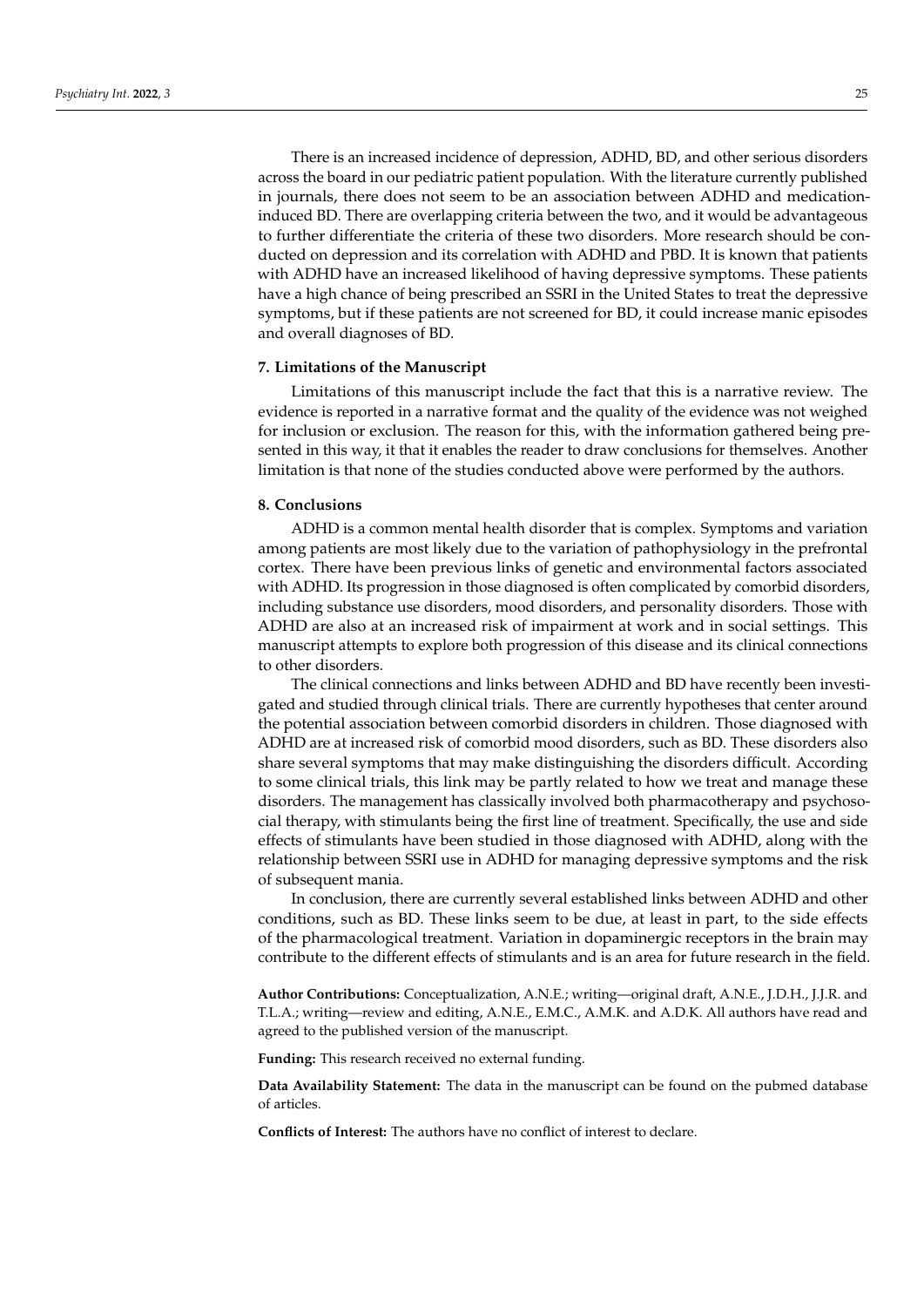## **References**

- <span id="page-9-0"></span>1. Gavin, B.; McNicholas, F. ADHD: Science, stigma and service implications. *Ir. J. Psychol. Med.* **2018**, *35*, 169–172. [\[CrossRef\]](http://doi.org/10.1017/ipm.2018.20) [\[PubMed\]](http://www.ncbi.nlm.nih.gov/pubmed/30124189)
- <span id="page-9-1"></span>2. Salvi, V.; Ribuoli, E.; Servasi, M.; Orsolini, L.; Volpe, U. ADHD and Bipolar Disorder in Adulthood: Clinical and Treatment Implications. *Medicina* **2021**, *57*, 466. [\[CrossRef\]](http://doi.org/10.3390/medicina57050466) [\[PubMed\]](http://www.ncbi.nlm.nih.gov/pubmed/34068605)
- <span id="page-9-2"></span>3. Cortese, S.; Coghill, D. Twenty years of research on Attention-Deficit/Hyperactivity Disorder (ADHD): Looking back, looking forward. *Evid.-Based Ment. Health* **2018**, *21*, 173–176. [\[CrossRef\]](http://doi.org/10.1136/ebmental-2018-300050) [\[PubMed\]](http://www.ncbi.nlm.nih.gov/pubmed/30301823)
- <span id="page-9-3"></span>4. Posner, J.; Polanczyk, G.V.; Sonuga-Barke, E. Attention-deficit hyperactivity disorder. *Lancet* **2020**, *395*, 450–462. [\[CrossRef\]](http://doi.org/10.1016/S0140-6736(19)33004-1)
- <span id="page-9-4"></span>5. Solé, B.; Jiménez, E.; Torrent, C.; Reinares, M.; Bonnin, C.D.; Torres, I.; Varo, C.; Grande, I.; Valls, E.; Salagre, E.; et al. Cognitive Impairment in Bipolar Disorder: Treatment and Prevention Strategies. *Int. J. Neuropsychopharmacol.* **2017**, *20*, 670–680. [\[CrossRef\]](http://doi.org/10.1093/ijnp/pyx032)
- <span id="page-9-5"></span>6. Tistarelli, N.; Fagnani, C.; Troianiello, M.; Stazi, M.A.; Adriani, W. The nature and nurture of ADHD and its comorbidities: A narrative review on twin studies. *Neurosci. Biobehav. Rev.* **2020**, *109*, 63–77. [\[CrossRef\]](http://doi.org/10.1016/j.neubiorev.2019.12.017)
- 7. Craig, F.; Savino, R.; Fanizza, I.; Lucarelli, E.; Russo, L.; Trabacca, A. A systematic review of coping strategies in parents of children with attention deficit hyperactivity disorder (ADHD). *Res. Dev. Disabil.* **2020**, *98*, 103571. [\[CrossRef\]](http://doi.org/10.1016/j.ridd.2020.103571)
- 8. Nilsen, F.M.; Tulve, N.S. A systematic review and meta-analysis examining the interrelationships between chemical and nonchemical stressors and inherent characteristics in children with ADHD. *Environ. Res.* **2020**, *180*, 108884. [\[CrossRef\]](http://doi.org/10.1016/j.envres.2019.108884)
- <span id="page-9-6"></span>9. Hamza, M.; Halayem, S.; Bourgou, S.; Daoud, M.; Charfi, F.; Belhadj, A. Epigenetics and ADHD: Toward an Integrative Approach of the Disorder Pathogenesis. *J Atten. Disord.* **2019**, *23*, 655–664. [\[CrossRef\]](http://doi.org/10.1177/1087054717696769) [\[PubMed\]](http://www.ncbi.nlm.nih.gov/pubmed/28665177)
- <span id="page-9-7"></span>10. Matthews, M.; Nigg, J.T.; Fair, D.A. Attention deficit hyperactivity disorder. *Curr. Behav. Neurosci.* **2014**, *16*, 235–266.
- <span id="page-9-8"></span>11. Tripp, G.; Wickens, J.R. Neurobiology of ADHD. *Neuropharmacology* **2009**, *57*, 579–589. [\[CrossRef\]](http://doi.org/10.1016/j.neuropharm.2009.07.026) [\[PubMed\]](http://www.ncbi.nlm.nih.gov/pubmed/19627998)
- 12. Burt, S.A. Rethinking environmental contributions to child and adolescent psychopathology: A meta-analysis of shared environmental influences. *Psychol. Bull.* **2009**, *135*, 608–637. [\[CrossRef\]](http://doi.org/10.1037/a0015702) [\[PubMed\]](http://www.ncbi.nlm.nih.gov/pubmed/19586164)
- 13. Faraone, S.V.; Biederman, J. What is the prevalence of adult ADHD? Results of a population screen of 966 adults. *J. Atten. Disord.* **2005**, *9*, 384–391. [\[CrossRef\]](http://doi.org/10.1177/1087054705281478) [\[PubMed\]](http://www.ncbi.nlm.nih.gov/pubmed/16371661)
- <span id="page-9-9"></span>14. Seidman, L.J.; Valera, E.M.; Makris, N.; Monuteaux, M.C.; Boriel, D.L.; Kelkar, K.; Kennedy, D.N.; Caviness, V.S.; Bush, G.; Aleardi, M.; et al. Dorsolateral prefrontal and anterior cingulate cortex volumetric abnormalities in adults with attentiondeficit/hyperactivity disorder identified by magnetic resonance imaging. *Biol. Psychiatry* **2006**, *60*, 1071–1080. [\[CrossRef\]](http://doi.org/10.1016/j.biopsych.2006.04.031)
- <span id="page-9-10"></span>15. Faraone, S.V.; Larsson, H. Genetics of attention deficit hyperactivity disorder. *Mol. Psychiatry* **2019**, *24*, 562–575. [\[CrossRef\]](http://doi.org/10.1038/s41380-018-0070-0)
- <span id="page-9-11"></span>16. Grimm, O.; Kranz, T.M.; Reif, A. Genetics of ADHD: What Should the Clinician Know? *Curr. Psychiatry Rep.* **2020**, *22*, 18. [\[CrossRef\]](http://doi.org/10.1007/s11920-020-1141-x)
- <span id="page-9-12"></span>17. American Psychiatric Association. *American Psychiatric Association: Diagnostic and Statistical Manual of Mental Disorders*, 5th ed.; American Psychiatric Publishing: Arlington, TX, USA, 2013; 89p.
- <span id="page-9-13"></span>18. Zalsman, G.; Shilton, T. Adult ADHD: A new disease? *Int. J. Psychiatry Clin. Pract.* **2016**, *20*, 70–76. [\[CrossRef\]](http://doi.org/10.3109/13651501.2016.1149197)
- 19. Lazzaro, I.; Gordon, E.; Whitmont, S.; Plahn, M.; Li, W.; Clarke, S.; Dosen, A.; Meares, R. Quantified EEG activity in adolescent attention deficit hyperactivity disorder. *Clin. Electroencephalogr.* **1998**, *29*, 37–42. [\[CrossRef\]](http://doi.org/10.1177/155005949802900111)
- 20. Anbarasan, D.; Kitchin, M.; Adler, L.A. Screening for Adult ADHD. *Curr. Psychiatry Rep.* **2020**, *22*, 72. [\[CrossRef\]](http://doi.org/10.1007/s11920-020-01194-9)
- <span id="page-9-14"></span>21. Young, J.L.; Goodman, D.W. Adult Attention-Deficit/Hyperactivity Disorder Diagnosis, Management, and Treatment in the DSM-5 Era. *Prim. Care Companion CNS Disord.* **2016**, *6*, 18. [\[CrossRef\]](http://doi.org/10.4088/PCC.16r02000)
- <span id="page-9-15"></span>22. Magnus, W.; Nazir, S.; Anilkumar, A.C.; Shaban, K. Attention Deficit Hyperactivity Disorder. In *StatPearls [Internet]*; StatPearls Publishing: Treasure Island, FL, USA, 2021; Volume 121, pp. 65–94.
- <span id="page-9-16"></span>23. Barkley, R.A. Behavioral inhibition, sustained attention, and executive functions: Constructing a unifying theory of ADHD. *Psychol. Bull.* **1997**, *121*, 65–94. [\[CrossRef\]](http://doi.org/10.1037/0033-2909.121.1.65)
- 24. Nigg, J.T. The ADHD response-inhibition deficit as measured by the stop task: Replication with DSM-IV combined type, extension, and qualification. *J. Abnorm. Child Psychol.* **1999**, *27*, 393–402. [\[CrossRef\]](http://doi.org/10.1023/A:1021980002473) [\[PubMed\]](http://www.ncbi.nlm.nih.gov/pubmed/10582840)
- 25. Nigg, J.T. Is ADHD a disinhibitory disorder? *Psychol. Bull.* **2001**, *127*, 571–598. [\[CrossRef\]](http://doi.org/10.1037/0033-2909.127.5.571) [\[PubMed\]](http://www.ncbi.nlm.nih.gov/pubmed/11548968)
- <span id="page-9-17"></span>26. Toward defining a neuropsychology of attention deficit-hyperactivity disorder: Performance of children and adolescents from a large clinically referred sample. *Postgrad. Med.* **2010**, *122*, 97–109.
- <span id="page-9-18"></span>27. Wilens, T.E.; Spencer, T.J. Understanding Attention-Deficit/Hyperactivity Disorder from Childhood to Adulthood. *Postgrad Med.* **2010**, *122*, 97–109. [\[CrossRef\]](http://doi.org/10.3810/pgm.2010.09.2206)
- <span id="page-9-19"></span>28. Klein, M.; Onnink, M.; van Donkelaar, M.; Wolfers, T.; Harich, B.; Shi, Y.; Dammers, J.; Arias-Vásquez, A.; Hoogman, M.; Franke, B. Brain imaging genetics in ADHD and beyond—Mapping pathways from gene to disorder at different levels of complexity. *Neurosci. Biobehav. Rev.* **2017**, *80*, 115–155. [\[CrossRef\]](http://doi.org/10.1016/j.neubiorev.2017.01.013)
- <span id="page-9-20"></span>29. Shaw, P.; Eckstrand, K.; Sharp, W.; Blumenthal, J.; Lerch, J.P.; Greenstein, D.E.; Clasen, L.; Evans, A.; Giedd, J.; Rapoport, J.L. Attention-deficit/hyperactivity disorder is characterized by a delay in cortical maturation. *Proc. Natl. Acad. Sci. USA* **2007**, *104*, 19649–19654. [\[CrossRef\]](http://doi.org/10.1073/pnas.0707741104)
- <span id="page-9-21"></span>30. Makris, N.; Biederman, J.; Valera, E.M.; Bush, G.; Kaiser, J.; Kennedy, D.N.; Caviness, V.S.; Faraone, S.V.; Seidman, L.J. Cortical thinning of the attention and executive function networks in adults with attention-deficit/hyperactivity disorder. *Cereb. Cortex* **2007**, *17*, 1364–1375. [\[CrossRef\]](http://doi.org/10.1093/cercor/bhl047)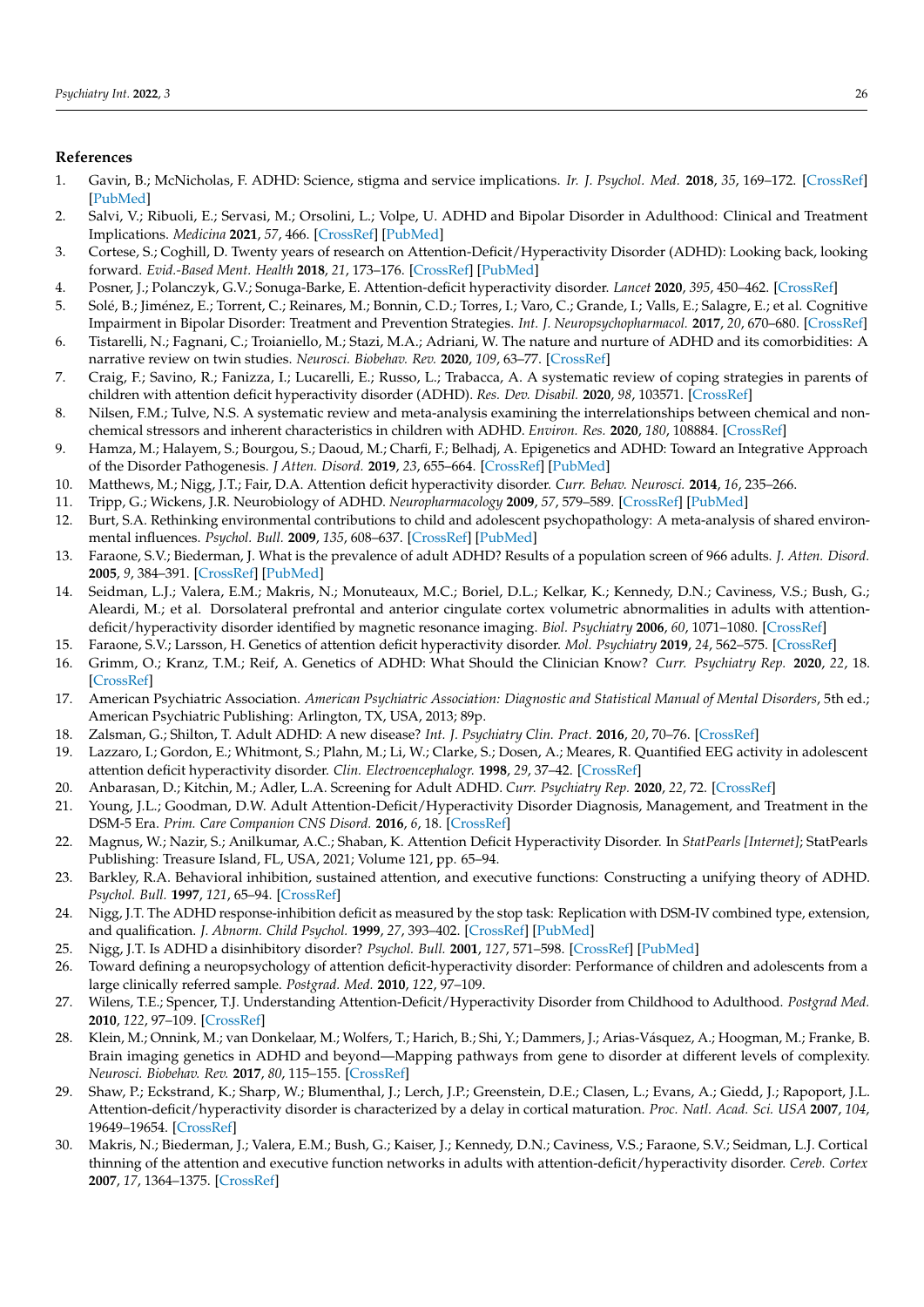- <span id="page-10-0"></span>31. Gehricke, J.G.; Kruggel, F.; Thampipop, T.; Alejo, S.D.; Tatos, E.; Fallon, J.; Muftuler, L.T. The brain anatomy of attentiondeficit/hyperactivity disorder in young adults—A magnetic resonance imaging study. *PLoS ONE* **2017**, *12*, e0175433. [\[CrossRef\]](http://doi.org/10.1371/journal.pone.0175433) [\[PubMed\]](http://www.ncbi.nlm.nih.gov/pubmed/28406942)
- <span id="page-10-1"></span>32. Casey, B.J.; Durston, S. From behavior to cognition to the brain and back: What have we learned from functional imaging studies of attention deficit hyperactivity disorder? *Am. J. Psychiatry* **2006**, *163*, 957–960. [\[CrossRef\]](http://doi.org/10.1176/ajp.2006.163.6.957) [\[PubMed\]](http://www.ncbi.nlm.nih.gov/pubmed/16741192)
- <span id="page-10-2"></span>33. Sayal, K.; Prasad, V.; Daley, D.; Ford, T.; Coghill, D. ADHD in children and young people: Prevalence, care pathways, and service provision. *Lancet Psychiatry* **2018**, *5*, 175–186. [\[CrossRef\]](http://doi.org/10.1016/S2215-0366(17)30167-0)
- <span id="page-10-6"></span>34. Polanczyk, G.; de Lima, M.S.; Horta, B.L.; Biederman, J.; Rohde, L.A. The worldwide prevalence of ADHD: A systematic review and metaregression analysis. *Am. J. Psychiatry* **2007**, *164*, 942–948. [\[CrossRef\]](http://doi.org/10.1176/ajp.2007.164.6.942) [\[PubMed\]](http://www.ncbi.nlm.nih.gov/pubmed/17541055)
- 35. Erskine, H.E.; Ferrari, A.J.; Nelson, P.; Polanczyk, G.V.; Flaxman, A.D.; Vos, T.; Whiteford, H.A.; Scott, J.G. Research Review: Epidemiological modelling of attention-deficit/hyperactivity disorder and conduct disorder for the Global Burden of Disease Study 2010. *J. Child Psychol. Psychiatry* **2013**, *54*, 1263–1274. [\[CrossRef\]](http://doi.org/10.1111/jcpp.12144) [\[PubMed\]](http://www.ncbi.nlm.nih.gov/pubmed/24117530)
- <span id="page-10-3"></span>36. Willcutt, E.G. The prevalence of DSM-IV attention-deficit/hyperactivity disorder: A meta-analytic review. *Neurotherapeutics* **2012**, *9*, 490–499. [\[CrossRef\]](http://doi.org/10.1007/s13311-012-0135-8)
- <span id="page-10-4"></span>37. Simon, V.; Czobor, P.; Bálint, S.; Mészáros, A.; Bitter, I. Prevalence and correlates of adult attention-deficit hyperactivity disorder: Meta-analysis. *Br. J. Psychiatry J. Ment. Sci.* **2009**, *194*, 204–211. [\[CrossRef\]](http://doi.org/10.1192/bjp.bp.107.048827) [\[PubMed\]](http://www.ncbi.nlm.nih.gov/pubmed/19252145)
- <span id="page-10-5"></span>38. Biederman, J.; Fried, R.; DiSalvo, M.; Woodworth, K.Y.; Biederman, I.; Driscoll, H.; Noyes, E.; Faraone, S.V.; Perlis, R.H. Further evidence of low adherence to stimulant treatment in adult ADHD: An electronic medical record study examining timely renewal of a stimulant prescription. *Psychopharmacology* **2020**, *237*, 2835–2843. [\[CrossRef\]](http://doi.org/10.1007/s00213-020-05576-y)
- <span id="page-10-7"></span>39. Polanczyk, G.V.; Salum, G.A.; Sugaya, L.S.; Caye, A.; Rohde, L.A. Annual research review: A meta-analysis of the worldwide prevalence of mental disorders in children and adolescents. *J. Child Psychol. Psychiatry* **2015**, *56*, 345–365. [\[CrossRef\]](http://doi.org/10.1111/jcpp.12381) [\[PubMed\]](http://www.ncbi.nlm.nih.gov/pubmed/25649325)
- <span id="page-10-8"></span>40. Faraone, S.V. The Pharmacology of Amphetamine and Methylphenidate: Relevance to the Neurobiology of Attention-Deficit/Hyperactivity Disorder and Other Psychiatric Comorbidities. *Neurosci. Biobehav. Rev.* **2018**, *87*, 255–270. [\[CrossRef\]](http://doi.org/10.1016/j.neubiorev.2018.02.001)
- <span id="page-10-9"></span>41. Brown, K.A.; Samuel, S.; Patel, D.R. Pharmacologic management of attention deficit hyperactivity disorder in children and adolescents: A review for practitioners. *Transl. Pediatr.* **2018**, *7*, 36–47. [\[CrossRef\]](http://doi.org/10.21037/tp.2017.08.02)
- <span id="page-10-10"></span>42. Garnock-Jones, K.P.; Keating, G.M. Atomoxetine: A review of its use in attention-deficit hyperactivity disorder in children and adolescents. *Drugs* **2009**, *11*, 203–226. [\[CrossRef\]](http://doi.org/10.2165/00148581-200911030-00005)
- <span id="page-10-11"></span>43. Verbeeck, W.; Bekkering, G.E.; Van den Noortgate, W.; Kramers, C. Bupropion for attention deficit hyperactivity disorder (ADHD) in adults. *Cochrane Database Syst. Rev.* **2017**, *2017*, CD009504. [\[CrossRef\]](http://doi.org/10.1002/14651858.CD009504.pub2)
- <span id="page-10-12"></span>44. Kolar, D.; Keller, A.; Golfinopoulos, M.; Cumyn, L.; Syer, C.; Hechtman, L. Treatment of adults with attention-deficit/hyperactivity disorder. *Neuropsychiatr. Dis. Treat.* **2008**, *4*, 389–403.
- <span id="page-10-13"></span>45. ADHD Medications: Strattera, Antidepressants & More. Cleveland Clinic. Available online: [https://my.clevelandclinic.org/](https://my.clevelandclinic.org/health/drugs/12959-attention-deficit-hyperactivity-disorder-adhd-nonstimulant-therapy-strattera--other-adhd-drugs) [health/drugs/12959-attention-deficit-hyperactivity-disorder-adhd-nonstimulant-therapy-strattera--other-adhd-drugs](https://my.clevelandclinic.org/health/drugs/12959-attention-deficit-hyperactivity-disorder-adhd-nonstimulant-therapy-strattera--other-adhd-drugs) (accessed on 9 October 2021).
- <span id="page-10-14"></span>46. Sparding, T.; Clements, C.; Rydén, E.; Landén, M. Neuropsychological profiles of adult bipolar disorder patients with and without comorbid attention-deficit hyperactivity disorder. *Int. J. Bipolar Disord.* **2019**, *7*, 14.
- <span id="page-10-15"></span>47. Girard, R.; Joober, R. Treatment of ADHD in patients with bipolar disorder. *J. Psychiatry Neurosci.* **2017**, *42*, E11–E12. [\[CrossRef\]](http://doi.org/10.1503/jpn.170097)
- <span id="page-10-16"></span>48. Galanter, C.A.; Carlson, G.A.; Jensen, P.S.; Greenhill, L.L.; Davies, M.; Li, W.; Chuang, S.Z.; Elliott, G.R.; Arnold, L.E.; March, J.S. Response to methylphenidate in children with attention deficit hyperactivity disorder and manic symptoms in the multimodal treatment study of children with attention deficit hyperactivity disorder titration trial. *J. Child Adolesc. Psychopharmacol.* **2003**, *13*, 123–136. [\[CrossRef\]](http://doi.org/10.1089/104454603322163844)
- <span id="page-10-17"></span>49. Kraemer, M.; Uekermann, J.; Wiltfang, J.; Kis, B. Methylphenidate-induced psychosis in adult attention-deficit/hyperactivity disorder: Report of 3 new cases and review of the literature. *Clin. Neuropharmacol.* **2010**, *33*, 204–206. [\[CrossRef\]](http://doi.org/10.1097/WNF.0b013e3181e29174)
- <span id="page-10-18"></span>50. Demontis, D.; Walters, R.K.; Martin, J.; Mattheisen, M.; Als, T.D.; Agerbo, E.; Baldursson, G.; Belliveau, R.; Bybjerg-Grauholm, J.; Bækvad-Hansen, M.; et al. Discovery of the first genome-wide significant risk loci for attention deficit/hyperactivity disorder. *Nat. Genet.* **2019**, *51*, 63–75. [\[CrossRef\]](http://doi.org/10.1038/s41588-018-0269-7) [\[PubMed\]](http://www.ncbi.nlm.nih.gov/pubmed/30478444)
- <span id="page-10-19"></span>51. Mullins, N.; Forstner, A.J.; O'Connell, K.S.; Coombes, B.; Coleman, J.R.; Qiao, Z.; Als, T.D.; Bigdeli, T.B.; Børte, S.; Bryois, J.; et al. Genome-wide association study of over 40,000 bipolar disorder cases provides new insights into the underlying biology. *Nat. Genet.* **2021**, *53*, 817. [\[CrossRef\]](http://doi.org/10.1038/s41588-021-00857-4) [\[PubMed\]](http://www.ncbi.nlm.nih.gov/pubmed/34002096)
- <span id="page-10-20"></span>52. Jerrell, J.M.; McIntyre, R.S.; Park, Y.-M.M. Correlates of incident bipolar disorder in children and adolescents diagnosed with attention-deficit/hyperactivity disorder. *J. Clin. Psychiatry* **2014**, *75*, e1278–e1283. [\[CrossRef\]](http://doi.org/10.4088/JCP.14m09046) [\[PubMed\]](http://www.ncbi.nlm.nih.gov/pubmed/25470092)
- <span id="page-10-21"></span>53. Youngstrom, E.A.; Arnold, L.E.; Frazier, T.W. Bipolar and ADHD comorbidity: Both artifact and outgrowth of shared mechanisms. *Clin. Psychol. Sci. Pract.* **2010**, *17*, 350–359. [\[CrossRef\]](http://doi.org/10.1111/j.1468-2850.2010.01226.x) [\[PubMed\]](http://www.ncbi.nlm.nih.gov/pubmed/21278822)
- <span id="page-10-22"></span>54. Arnold, L.E.; Demeter, C.; Mount, K.; Frazier, T.W.; Youngstrom, E.A.; Fristad, M.; Birmaher, B.; Findling, R.L.; Horwitz, S.M.; Kowatch, R.; et al. Pediatric bipolar spectrum disorder and ADHD: Comparison and comorbidity in the LAMS clinical sample: ADHD and BPSD in LAMS children. *Bipolar Disord.* **2011**, *13*, 509–521. [\[CrossRef\]](http://doi.org/10.1111/j.1399-5618.2011.00948.x)
- <span id="page-10-23"></span>55. DSM-5 Changes: Implications for Child Serious Emotional Disturbance. p. 73. Available online: [https://www.samhsa.gov/data/](https://www.samhsa.gov/data/sites/default/files/NSDUH-DSM5ImpactChildSED-2016.pdf) [sites/default/files/NSDUH-DSM5ImpactChildSED-2016.pdf](https://www.samhsa.gov/data/sites/default/files/NSDUH-DSM5ImpactChildSED-2016.pdf) (accessed on 20 August 2021).